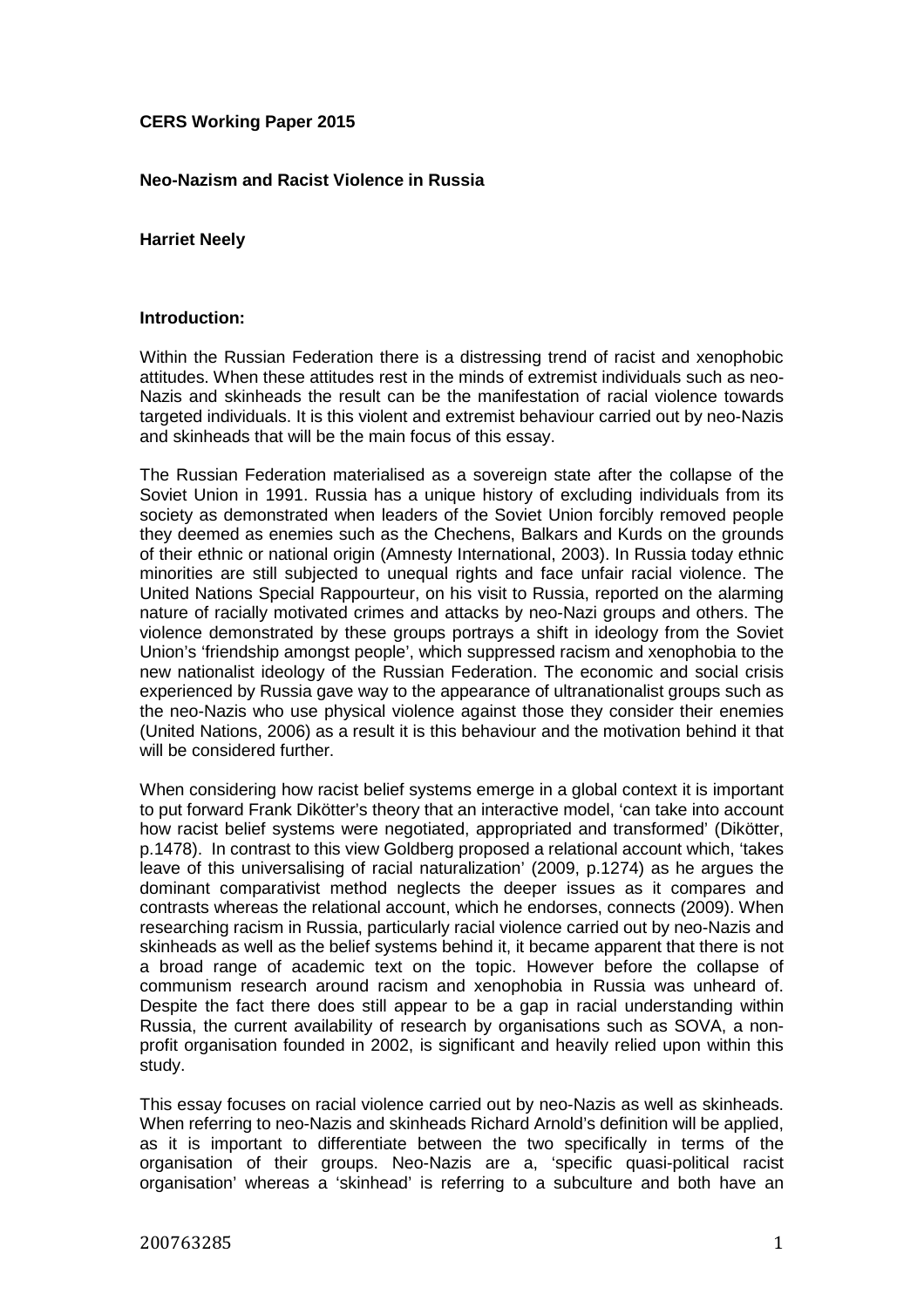overlapping ideology (2009, p.649). The extent of their racist violence and motivations will be assessed in this essay through the use of specific examples, reports, typologies of violence and journals. Furthermore it will become evident that the issue of racial violence is still one of increasing concern and magnitude within the Russian Federation.

### **Anti-Semitism**

'Anti-Semitism has continued to form the ideological basis of many right-wing ultranationalist organisations in the former Soviet Union. These racist 'skinhead' groups promote anti-Semitic propaganda, use anti-Semitic rhetoric, and incite racial violence' (Rosenthal, 2011). Under the Soviet and Tsarist regimes the tolerance of anti-Semitic attitudes has had an impact on the existing extreme nationalistic views in Russia (ECRI, 1997). According to SOVA nationalism in Russia is 'genetically related' to anti-Semitism, therefore growth of Russian nationalism may result in an increase in anti-Semitism within Russian society. In reality anti-Semitism lingers in the background and is being pushed to the foreground as a result of the racist and xenophobic attitudes expressed towards people from the Caucasus, immigrants, blacks and Muslims and most importantly anti-Semitism is made prominent due to political discourse (SOVA, 2004).

Throughout Russian history there are occasions in which Jews were illustrated as the source of the country's troubles and as a result the scapegoating theory was used to explain the violence and repression that Jews were subjected to including, 'pogroms, purges, show trials, professional and educational quotas bans on religious expression and ridicule in the popular culture' (Gibson and Howard, 2007, p.194). It seems that racial violence and anti-Semitism towards Jews is part of the overall xenophobic atmosphere within the Russian Federation (Grüner, 2009). Despite the period of turmoil that took place early in the 1990s due to the collapse of the Soviet Union which resulted in an unstable state there were no legal restrictions or systematic repressions placed upon Jews during a time in which we would expect anti-Semitism to flourish. Therefore although anti-Semitism certainly still exists in Russia the theory of widespread scapegoating of Jews, that was expected to take place in the post Soviet Union, did not wholly materialise (Gibson and Howard, 2007). Nevertheless within the Soviet Union ones Jewish identity became private, as Jews had no institutions or organisations to associate with. As a result following a survey of Jewish identity within Russia the major impact that anti-Semitism has had on how a Jew living in Russia sees themselves is understood, 'when I encounter anti-Semitism, in daily life or from the government, I feel Jewish; when I don't encounter it, I feel Jewish to a lesser degree' demonstrating that ones identity is shaped by the anti-Semitism they encounter in Russia (Chervyakov et al, 1997, p. 290).

Within Russia there are neo-Nazi political parties such as the unregistered Russian National Unity that advocate anti-Semitism (SOVA, 2006a) as well as the Liberal Democratic Party led by Vladimir Zhirinovsky's who is known for his fierce nationalism and anti-Semitic views. Large scale anti-Semitic action was demonstrated in Russia and pushed into politics with the 'Letter of 500'. A radical nationalist had interpreted the book Kitsur Shulkhan Arukh to be in violation to an anti-extremist law and appealed to the Prosecutor General to consider all Jewish organisations as extremist. In 2004 a signature collection was initiated and by 2005 it had reached 15,000 signatures including 19 members of the State Duma, 14 from the Rodina Party and 5 from the Communist Party. The campaign and publicity surrounding the 'Letter of 500' resulted in a growth of the relevance of anti-Semitism for extremist groups such as neo-Nazis (SOVA, 2006a). Politics has an incredibly large influence over the public both in Russia and across the world, the evidence of anti-Semitism in mainstream politics acts as a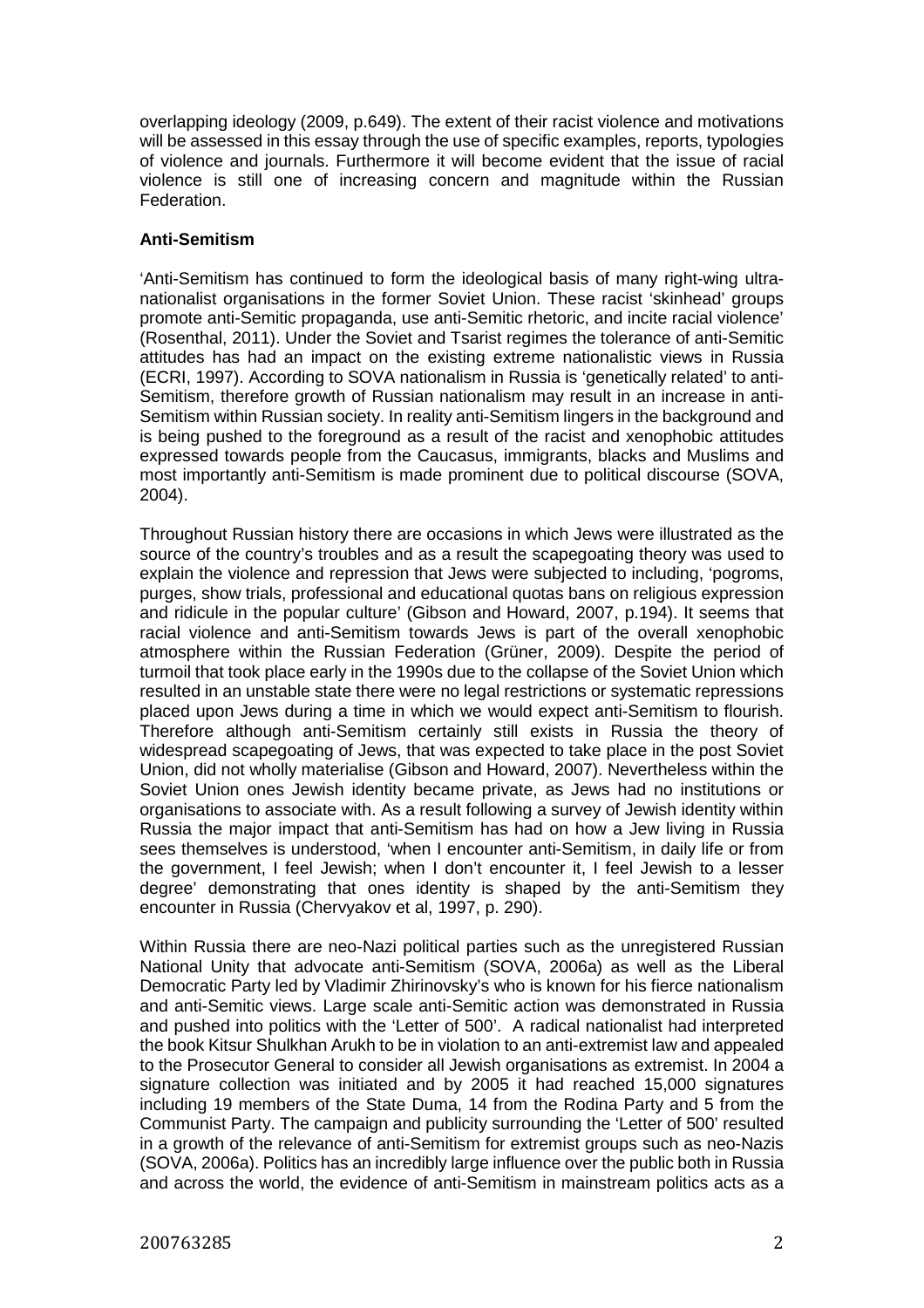reason for the increased levels of violent anti-Semitic activity by groups such as neo-Nazis and extreme nationalists as they are inspired and guided by the political discourse.

According to the World Jewish Congress the number of attacks against Jewish cemeteries and synagogues increased from 2013 resulting in the trend of decreasing anti-Semitism being reversed for the first time in four years (WJC, 2014). Within Russia the number of physical attacks against Jewish people have become more rare which is most likely to be due to the fact that a Jewish person is visually more challenging to distinguish among a group of people as opposed to an individual of an ethnic minority (SOVA, 2014). Despite the fact physical attacks against Jews by groups such as neo-Nazis are not as common as those against individuals of an ethnic minority it is not to say they are eradicated completely, the issue of racial violence by these groups is still a major one. On the 11 January 2009 a man that was described as a 'skinhead' stabbed nine people in a Moscow synagogue (Amnesty International, 2006) and the famous Jewish musician Mikhail Altshuler was beaten up by three skinheads on the Moscow metro (Stephen Roth Institute, 2009). Furthermore racist discourse is a common phenomenon not only on the Internet but also from well established publishing houses printing and selling copies of Mein Kampf demonstrating that anti-Semitism is prevalent and visible in mainstream society as well as among extremist neo-Nazi and skinhead groups (ECRI, 2005). Racist discourse can also lead to violence as demonstrated in 2002 when anti-Semitic placards linked to explosive devices were placed along motorways. On the 27 May Tatiana Sapuniva attempted to remove a placard that read, 'Death to Jews' and detonated the explosive resulting in burns and facial injuries (Amnesty International, 2003). Arnold's typology portrays that specific violence conveys messages and when discussing neo-Nazi anti-Semitic violence the majority is targeted towards property as opposed to people. 'Cower!' reiterates the boundary between groups and is linked with the less common symbolic violence offering a warning that those targeted are second-class citizens and 'Leave!' illustrates the reluctance of the majority groups to cohabitate with the minority group. This is associated with the more frequent pogroms, for example the destruction of the property of an ethnic minority (Arnold, 2009). This typology can be illustrated in neo-Nazi and skinhead anti-Semitic violence as the most common attacks take place in the form of graffiti and defacement of Jewish cemeteries and synagogues. This was evident in 2008 on Victory Day swastikas, 'Russia for the Russians', 'glory to Hitler' and 'SS' were painted on the Jewish Culture and Charity Centre and in another common practice the gravestones in a cemetery in St Petersburg were broken (Stephen Roth Institute, 2009).

# **Media**

A mounting issue in Russia is the use of hate speech in the media. A possible explanation for the existence of hate speech in Russia is that, 'racist tendencies in post-Soviet society and the general lack of tolerance with respect to 'different' cultures and religions have been exacerbated by the social and economic hardships faced by the majority of the population' and as a result hate speech is frequent and seen as a part of daily life by the population, editors and journalists (Lokshina, 2006, p.201). This essay is considering neo-Nazism and racial violence and as a result violence is understood through Richard Arnold's definition, 'a particular approach to managing human plurality'. Due to this definition physically hurting someone and calling them abusive names or inciting hatred through speech are both types of violence as, 'they deny the other a voice in how plurality is to be managed' (2009 p.643). In Russia there are over 800 extremist websites that give open space to leaders of neo-Nazi and extreme right organisations and over 100 newspapers that regularly use hate speech and initiate racial hatred towards foreigners (United Nations, 2006). Furthermore in an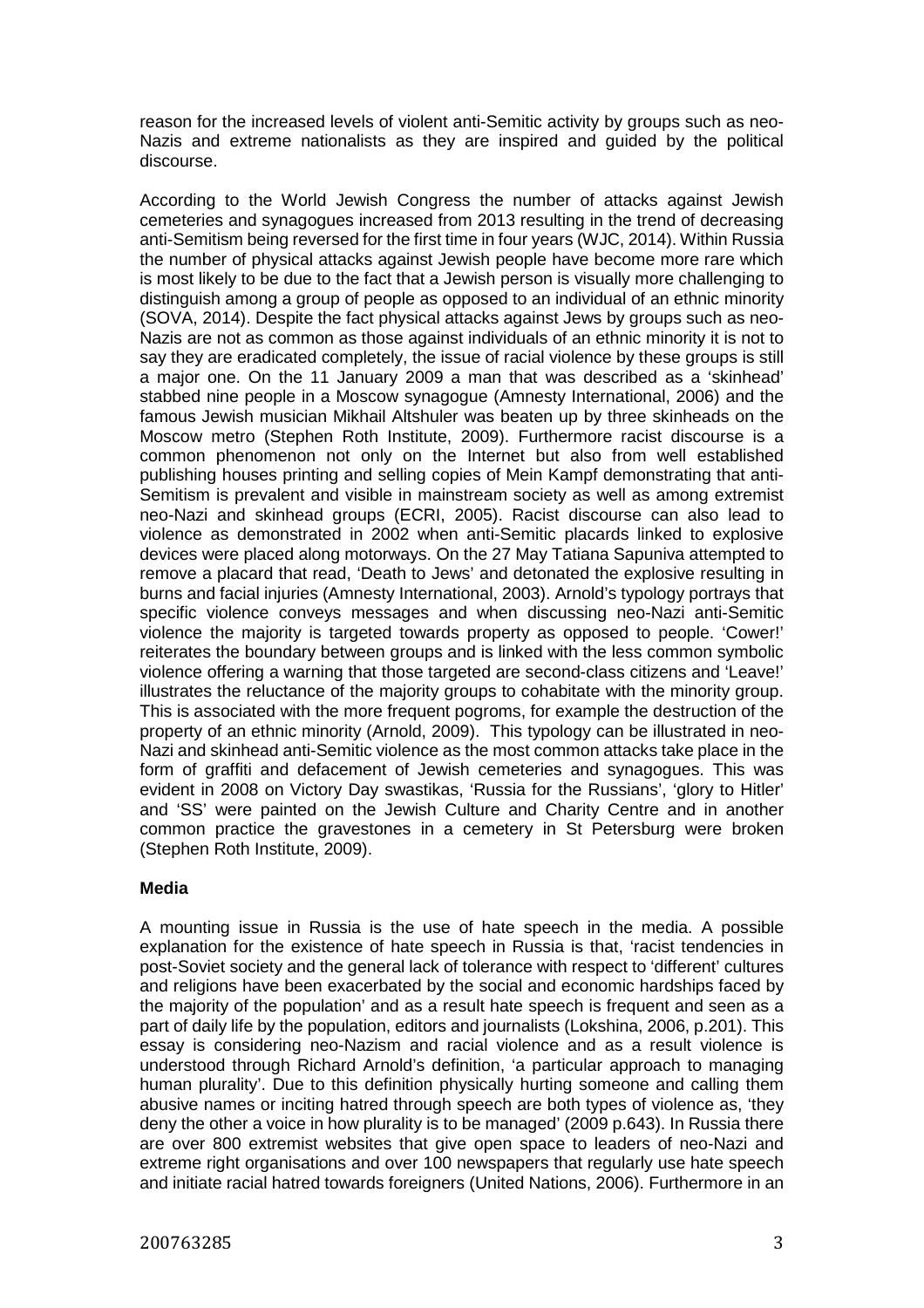empirical study of hate speech in Russia from a range of websites, national and regional newspapers illustrated that 51 per cent of news items indicated journalist's support of hate speech (Lokshina, 2006).

The media in Russia, as well as throughout the rest of the world, plays an important and influential role in society. Indeed some aspects of Russian media are responsible for the broadcasting of racist messages such as newspapers and TV who add to the growth of intolerance and subsequently influence racial violence. Within this type of media there appears to be an attempt to enforce the idea of Russian ethnic superiority, which leads to the galvanisation of public opinion against those of an ethnic minority (Ovshieva, 2013). Dikötter argues that politics is a crucial component of racism (2009) as media discourse is also driven by political discourse. In Russia there appears to be an expanding influence of political parties who possess racist programmes that are broadcast by the media, such as the Rodina and the Liberal Democratic Party of Russia (Law, 2012). In general skinhead groups tend to keep away from active politics however some neo-Nazi groups collaborate with extreme right nationalist parties. The Russian National Unity formed in 1990 and advocated the end of mixed marriages and a growth in the fertility rate of ethnic Russians. In addition the Russian National Union, who later became the Russian National Socialist Party, were known for its neo-Nazism, attracting white power skinhead support and producing its own heavily anti-Semitic newspaper (Law, 2012 and Ossipov, 1998).

The media's use of racist and xenophobic language is a persistent problem and the Russian Federation have faced severe criticism because of it. A particular section of media where this is evident is through online websites and social media belonging to neo-Nazis and other ultranationalists (ECRI, 2013). Nazism's popularity is evident through Russia's own version of Facebook called Vkontake where a 2014 Miss Hitler competition takes place between Russian and Ukranian female Nazi's to determine who is the most beautiful anti-Semitic female. The Nazi women post pictures of themselves with quotes professing their anti-Semitism such as, 'Adolf Hitler's position is genius and true, the races are different not only in appearance, but also in intelligence' (Vocativ, 2014). Racial violence is evident in Russian media through the use of neo-Nazi websites as illustrated on August 12, 2007 when the neo-Nazi group the Russian Nationalist Socialist Society emerged by posting a video online of the execution of two men from Dagestan and Tajikistan in a forest beneath a large Nazi flag. In the gruesome video one man is beheaded and the other shot in the back of the head falling into a grave, the video ends with two men in masks giving the Nazi salute and the party demand that all people from the Caucasus and Asians are expelled from Russia (The New York Times, 2007). It is evident through this video that in Russia many of these neo-Nazi groups that believe and spread their racist ideology vocally are exchanging their racist rhetoric for action and as a result racial violence is continuing to be a serious problem within Russia (Lokshina, 2002).

Neo-Nazi's have shifted from street fights to terrorist group tactics and their actions have brought them the increased media attention that they desire, as current media reports on skinheads and neo-Nazi's are essentially acting as an advertisement of their beliefs and violent actions (SOVA, 2006b). The shooting of human rights lawyer Stanislav Markelov and journalist Anastasia Baburova on January 19, 2009 by neo-Nazis received significant media attention and is commemorated every year with a march in Moscow (The Moscow Times, 2015). In addition the murder of ethnology professor Nikolai Girenko who was shot dead in his home on 19 June 2004 gained a lot of media coverage as he was respected for his work and conducted several studies on neo-Nazi and skinhead groups and had warned that they were on the rise. Girenko had contributed to numerous high-profile investigations on racially motivated crime and the St Petersburg prosecutor declared that his work as an expert witness in trials is the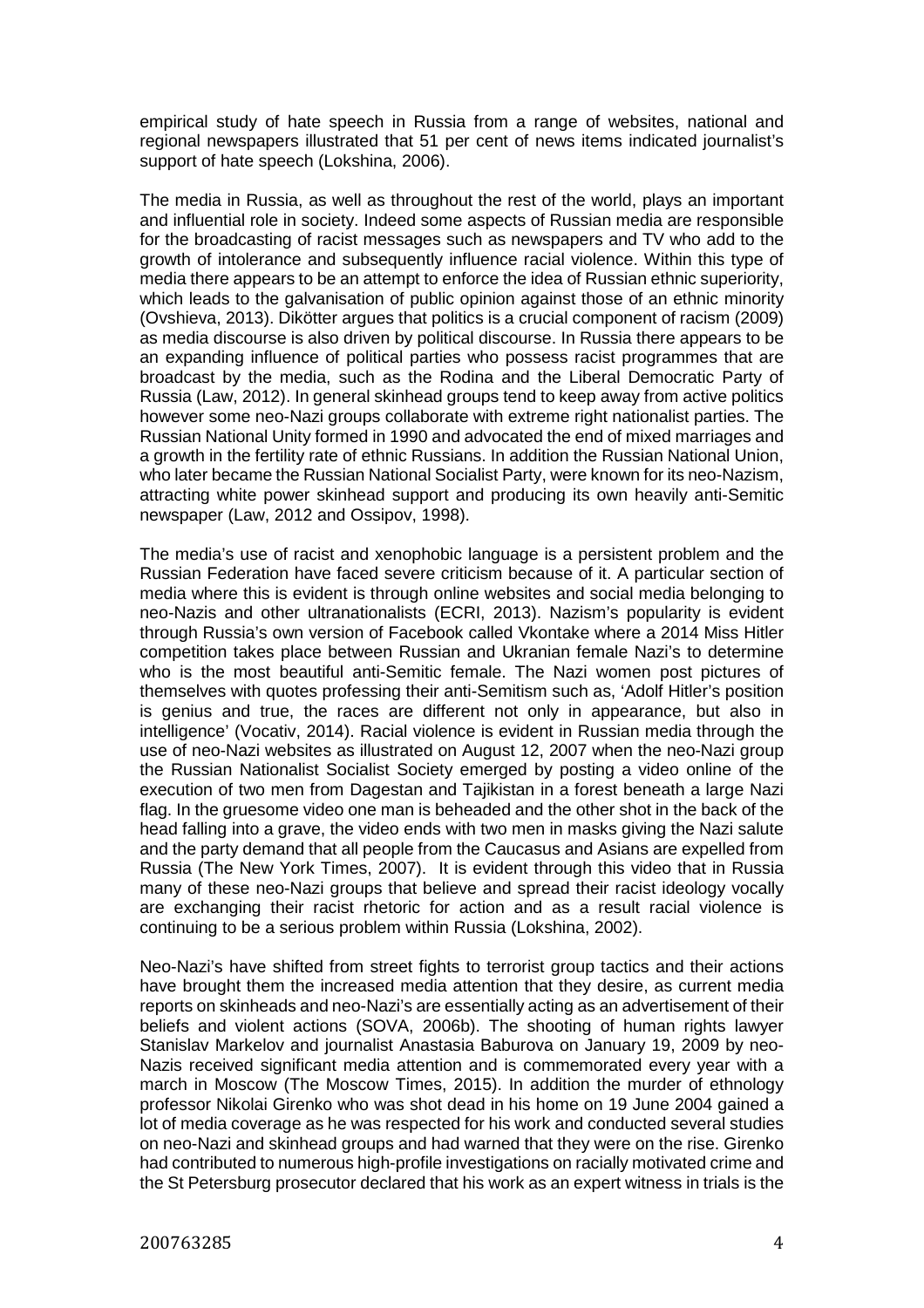probable motive for his murder (Amnesty International, 2006). Before his murder the neo-Nazi group Russian Republic had passed a 'death sentence' on Girenko and posted it online as he had assisted a prosecutor in the sentencing of three skinheads for murder (The Telegraph, 2008). The media in Russia are inadvertently promoting these neo-Nazi and extremist groups in the manner they report their crimes, meanwhile the state is not orchestrating a fight against their actions as, 'courts continue to pass conditional sentences to violent skinheads and allow high-profile neo-Nazi ideologists to get away with it' (SOVA, 2006b).

# **Ethnic Minorities**

Within the Russian Federation there are more than 170 ethnic groups and nationalities that face a considerable amount of hostility from the general public and those associated with neo-Nazi and skinhead movements (United Nations, 2006). It is important to consider that following the fall of the Soviet Union the desire for a 'civilized country' was synonymous with the desire for racial whiteness (Zakharov, 2015). Those who are targeted in Russia include Caucasian people, black people, individuals from Central Asia, and essentially people who 'ethnically differ from a certain, undefined 'slavic type' (Moscow Helsinki Group, 2002, p.368). The growing enmity and hostility in Russia is illustrated in the opinion polls carried out by the Levada Centre in 2011 which revealed that 58 per cent of respondents agreed with the nationalist slogan, 'Russia for the Russians' (ECRI, 2013). Russian ethno-nationalism emerged in the 1980s with groups such as Pamyat who promoted power for ethnic Russians, the collapse of the Soviet Union and the resulting social and economic crisis that ensued are therefore believed to be the source of increasing ethnic hatred, racism and racial violence in Russia (Law, 2012).

Skinhead violence towards ethnic minorities is a major issue in Russia and there are believed to be between 60,000 to 65,000 skinheads in 85 cities within the Russian Federation. The racially violent actions of these groups was demonstrated in 2006 when neo-Nazis planted a bomb in the Moscow Cherkizovo market in which there are mainly Asian workers that killed 12 people and injured 66 (Arnold, 2009). As previously discussed Arnold's (2009) typology of racial violence demonstrates that specific types of violence communicate negative messages. These differ if the target is property, as evidenced through the majority of neo-Nazi anti-Semitic violence, and people. When neo-Nazis are carrying out racial violence towards those of an ethnic minority the most frequent targets are individuals. Lynching is an attack on the body, which can result in murder and is associated with the message 'Behave!' essentially punishing someone for not being 'normal'. However, when referring to neo-Nazi and skinhead violence the idea of being 'normal' means to be ethnic Russian. Furthermore a massacre is associated with groups of people, such as neo-Nazis, and the killing of people revealing the message to 'Perish!' demonstrating a complete rejection of the minority group. The types of violence and messages they disseminate are naturally all cumulative, as specific types of violence will portray more that one message depending on the details of the attack. Furthermore it is apparent, through their actions, that skinhead violence is becoming more demonstrative as they desire greater publicity and media attention (SOVA, 2006c). The above typology is reflected through an attack carried out by skinheads upon a senior member of staff at the Academy of Sciences in Moscow a Russian citizen who came to Russia from Tajikistan. A group of 25 to 30 skinheads on a train carriage attacked Bogsho and his son on their way back from a cultural event for Tajikistan people. The skinheads kicked them until they were covered in blood and chanted; 'Moscow for the Muscovites, Russia for the Russians' while some of the attackers took photos (Amnesty International, 2003). This violent attack communicated both the messages of 'perish!' as they were rejecting the minority race and 'behave!' as they were returning from a cultural event for people from Tajikistan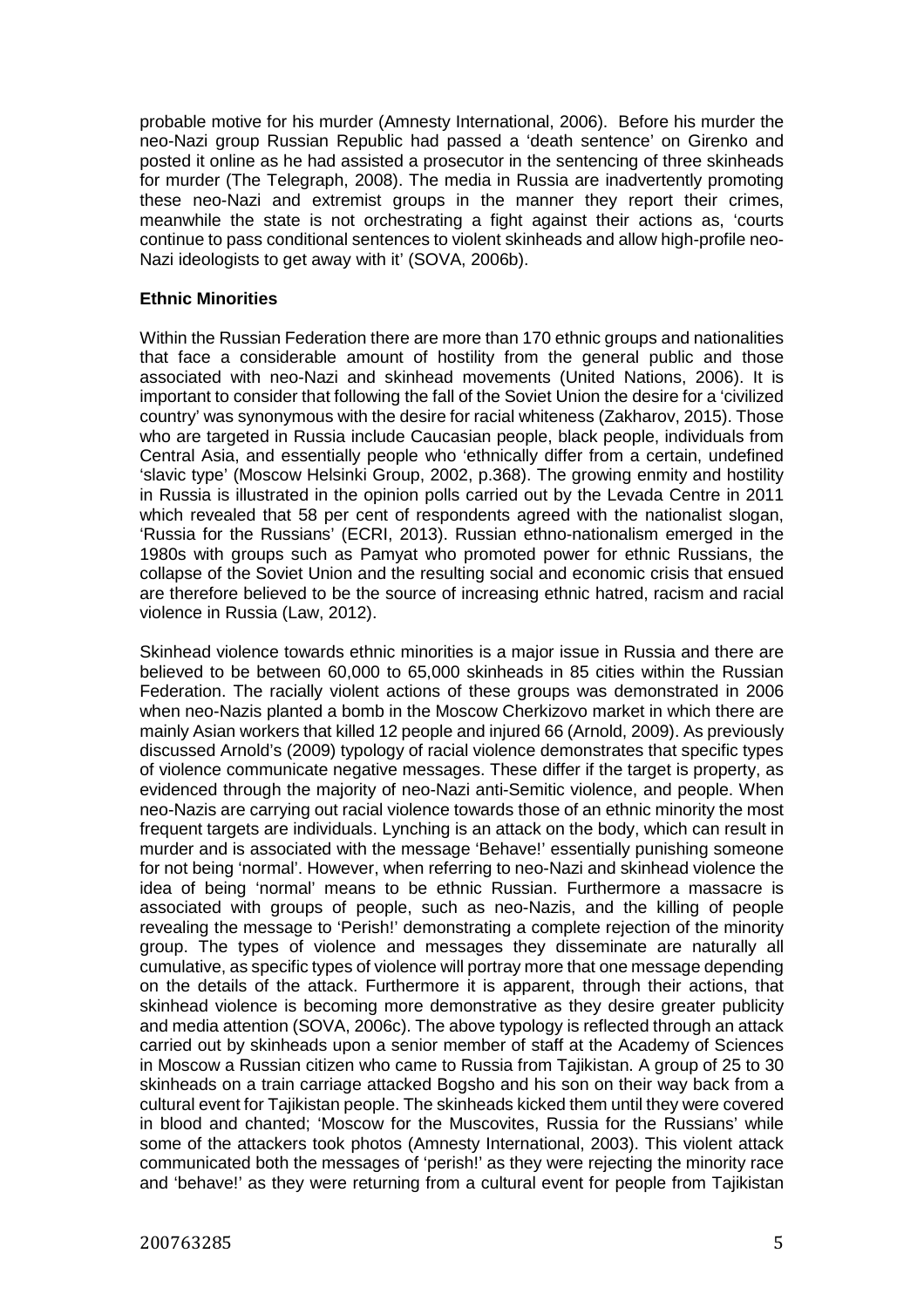therefore going against neo-Nazi and skinhead ideology by embracing their ethnic minority culture.

In Russia skinheads are groups who orchestrate racially violent attacks with a, 'racist, neo-fascist and violent ideology' (Amnesty International, 2006, p. 1). In 2006 the Public Opinion Foundation reported that 42 per cent of those asked supported the decision to, 'deport representatives of certain ethnic groups' (Amnesty International, 2006). A brutal and disturbing incident of racial violence against ethnic minorities carried out by Russian skinheads is illustrated in the murder of Khursheda Sultonova, a nine year old girl of Tajik ethnicity on 9 February, 2004. While walking with her father and cousin Khursheda was attacked by a group of skinheads and beaten with chains, sticks, knuckledusters and knives while chanting 'Russia for the Russians' and other racist slogans, she was stabbed nine times in the chest and died of blood loss at the scene. It is common practice in Russia for authorities to determine these attacks as acts of hooliganism and blame drunken teenagers, as opposed to enforcing the Criminal Code and prosecuting the actions as being motivated by race. In the beginning of the investigation of Khursheda's murder the racial motive of the attack had not been taken into consideration as the St Petersburg prosecutor stated, 'this crime is not classified as one committed on the grounds of national hatred. This is an ordinary crime linked to unemployed youths, who were excited after drinking alcohol' following this seven individuals responsible for the attack were charged with hooliganism only (Amnesty International, 2006, p.26). According to the Committee on the Elimination of Racial Discrimination (CERD) non-citizens must enjoy, 'equal protection and recognition before the law and in this context, to take action against racially motivated violence', (Amnesty International, 2006, p.7). Despite the fact that Russia sign up to various human rights treaties it is evident with the above case and many others that the racial motivation of attacks is rarely acknowledged. The repercussions of this are evident in another attack on a 9 year old girl who was stabbed near her flat on 25 March 2006 and seriously injured by skinheads who painted the words, 'skinheads.. we did it' near the attack. Some activists believe that this attack took place due to the fact that no one was found guilty for the murder of the 9 year old Tajik girl therefore encouraging skinheads to continue to carry out these violent attacks (Amnesty International, 2006). Furthermore the numbers of murders motivated by race hatred are increasing and have surpassed the figures of previous years. However, the statistics do not accurately portray the true level of violence as in many cases ethnic minority victims are too scared to come forward and they feel there is little point in doing so due to the high proportion of cases in which the motivation of racial hatred is discarded and ignored (SOVA, 2014).

# **Football**

Russian football is a particular element of society in which racism and racial violence is increasingly evident and a major cause of concern among officials, particularly due to the fact that Russia is set to host the FIFA World Cup in 2018. Indeed the neo-Nazi threat has not vanished from Russia and it is evident that many have joined with violent football fan groups in the orchestration of violent rallies expressing their racist views particularly towards those of ethnic minorities (Arnold, 2014). In 2013 it was believed that there were over 50,000 skinheads in the Russian Federation and it is these youth nationalist groups that are the cause of extremist violence within the country (ECRI, 2013). Football hooliganism is an on-going issue in football across the world particularly when it leads to severe violence as demonstrated in Russia. Hooligan activity is based around the concepts of masculinity and nationalism and Anthony King suggests that football hooligans have twisted these concepts and intentionally breached the borders in order to carry out more extreme and dangerous behaviour (King, 1997).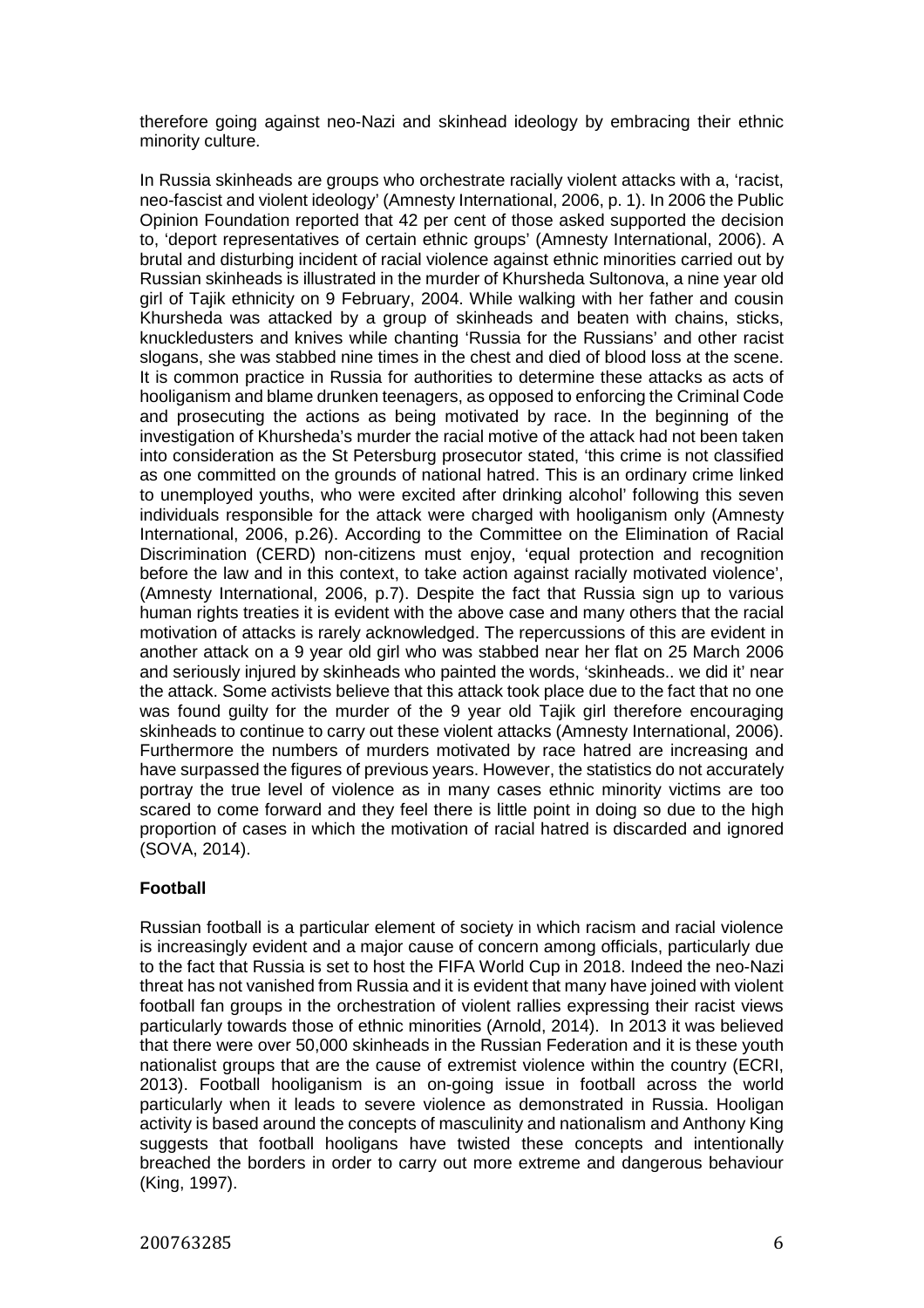The issue of racism in Russian football is a concerning one. In the report by the Fare network and the SOVA centre between May 2012 to May 2014 there were 21 instances of race and politically motivated violence by football fans as well as a total of 91 types of discrimination evident including far-right and neo-Nazi symbols, anti-Caucasus and anti-Black displays (Fare and SOVA, 2015). Those most frequently targeted are both black players and people from the Caucasus as well as a significant use of neo-Nazi symbols to antagonise players. Neo-Nazis are considered the 'foot soldiers of the radical militant Russian nationalist movement' (SOVA, 2014) and have been more vigorous recently in utilising the streets to organise rallies and meetings. In 2013 21 people died and 178 were physically injured due to racist and neo-Nazi violence (SOVA, 2014). What took place in Manezhanya Square in Moscow on December 11 2010 is an example of football fans coming together with neo-Nazi and ultra-right groups in a violent memorial demonstration following the deaths of two Spartak football fans in street clashes on two separate occasions with youth from the North Caucasus. The unauthorised rally was attended by 5,000 football fans who chanted racist slogans and raised their hands in a Nazi salute, as well as violently attacking those from the North Caucasus and individuals of non-Slav appearance resulting in the injury of 30 people and detention of 65 (ECRI, 2013). The growth in racist and xenophobic feelings among young Russians has led to an increase in street fights with those of ethnic minorities and groups of nationalist football fans. It is however when these street fights ultimately result in the injury or death of the member of the ethnic majority, as demonstrated by the death of the two Spartak football fans, that their deaths are used as a justification for football fans to join with neo-Nazis in a display of racial violence against those they ideologically oppose (Kulaeva et al, 2013).

A further illustration of football fans engaging in racial violence is demonstrated through 'white wagons', which take place on commuter trains and subways as fans participate in beating those with non-slavic appearances and anti-fascists who are their ideological opponents. In March 2013 Spartak fans orchestrated a 'white wagon' on board a city train targeting those with a non-slavic appearance and following the attack a neo-Nazi fan Maksim Petrov posted the video of the attack onto the ultras website (Fare and SOVA, 2015). For males, football upholds their status as a man and through supporting a football team the male earns respect from his peers. A key practice in the demonstration of manhood in football is the act of communal chanting, through this chanting the males assert their masculinity and present themselves as a unified social body (King, 1997). In domestic football attacks take place in and outside of the stadium by organised far-right groups including neo-Nazis who stir up racial hatred through the use of racist slogans, banners with swastikas adorned on them, the burning of flags as well as instances of monkey chants and throwing bananas onto the pitch at black players (Fare and SOVA, 2015). Furthermore fans also collect money on their websites in order to attempt to secure justice to those they consider 'white heroes', namely the neo-Nazis who have been sentenced for severe crimes such as racist murder and violence. This was evident on 18 May 2013 when Spartak ultra fans unfurled a memorial banner of Dmitry Borovikov a notorious neo-Nazi and leader of the Mad Crowd group who was killed whilst being arrested (Fare and SOVA, 2015). Crowd trouble is a continuing problem in Russian football as illustrated in a match between Spartak Moscow and Shinnik Yaroslavi as a Nazi flag was displayed both in and out of the stadium and Spartak fan's threw flares and smoke bombs leading to the game being stopped in the 53<sup>rd</sup> minute in order for police to restore order (ESPN, 2013).

As mentioned previously concerns have been heightened due to the fact that Russia is set to host the FIFA World Cup in 2018. The major incident, which highlighted the problem, was the globally televised Champions League match in which CSKA Moscow fans allegedly hurled abuse at Yaya Toure, the Manchester City player. As a result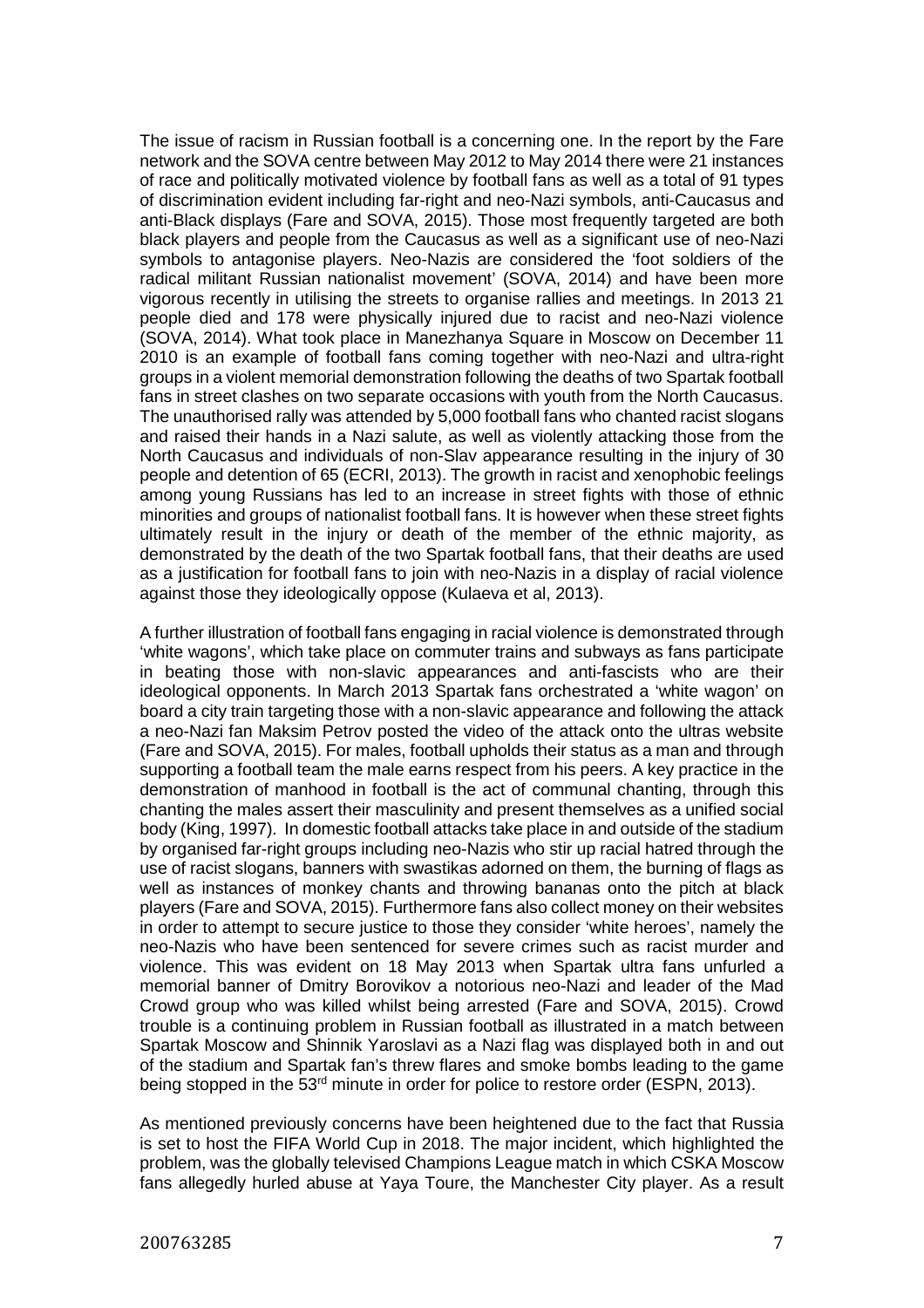FIFA president Sepp Blatter has said they are dealing with the issue and UEFA launched an investigation (Guardian, 2013). However officials in Russia are playing down any suggestions that racism is a major problem in Russian football as Sports Minister Vitaly Mutko told the BBC, ' I don't think we stand out on the issue. There are lots of black players here and I don't see any problem' (BBC, 2015). In response to the incidents black football players may end up boycotting the event in 2018 due to the racist atmosphere and have warned the Russian sports officials that unless the behaviour by fans is eliminated they may not play in the tournament (Ghosh, 2013). CSKA have subsequently released a statement from one of its own black players Seydou Doumbia who declared in reference to his fans, 'they wouldn't ever allow themselves to come out with racist chants. So my Ivory Coast colleague is clearly exaggerating' (Ghosh, 2013). It is evident that racism and racist violence by football fans is a significant issue in Russia and something that needs to be addressed in the near future, particularly before the World Cup in 2018 in which FIFA wants to showcase their zero tolerance of discrimination. However as it stands they are a long way away from being able to complete this task (BBC, 2015).

# **Conclusion**

When constructing this essay the decision was made to focus on four key aspects of racialization in Russia - anti-Semitism, ethnic minorities, the media and Russian football. It is evident that Russia faces a severe issue involving neo-Nazism and the use of racial violence in these areas of society. However, it is necessary to point out that racism is prevalent in many other aspects of society that have not been discussed in this piece.

The Russian Federation is evidently rife with racism, which is reflected through the violence subjected onto members of ethnic minorities, different religions, those who do not conform to the desired 'slavic' appearance and many others. Racist discourse is also disseminated and broadcast through politics and the Russian media, which has the ability to influence and heighten the hostility that prompts neo-Nazis and other extremist groups to carry out racial violence. Furthermore what is most troubling and a major contributory factor in the rise of racist and xenophobic violence and attitudes is the nationalism promoted by the Russian political leadership which is contributing to a siege mentality where plurality has no place and casual racism and fear of the foreigner becomes part of the mainstream society and consistent with patriotic duty. This is increasingly evident in the worrying trend of the motive of race not being taken into consideration by the courts and authorities.

Indeed it is necessary to point out that Russia is not the only country with issues of racism as Dikötter states that although racism is a global phenomenon this, 'does not mean that it is either uniform or universal' (2008, p. 1494) however it is severely unlikely that a form of 'colour blindness' will fall upon the world without a concerted and serious effort by the political leadership. The relevance of the activities of neo-Nazi and other far right extremist groups was made prominent in the media this week with the release of a BBC documentary hosted by Reggie Yates, 'Reggie Yates Extreme Russia: Far Right and Proud' depicting young ultra-nationalists in Russia and teenage neo-Nazis who believe if one is not white then there is no place for you in Russia, demonstrating an intense patriotism and love of one's country that has violent consequences (BBC Three, 2015). If Russia is to effectively address the growing menace of racism and xenophobia it will require determined leadership from politicians and the media in a dialling back of the current nationalist agenda and rhetoric being pursued, which has created a fertile ground in which the extremist views and actions of the groups discussed in this paper have been able to flourish and find justification for their distorted views. Time will tell whether such leadership will emerge but the first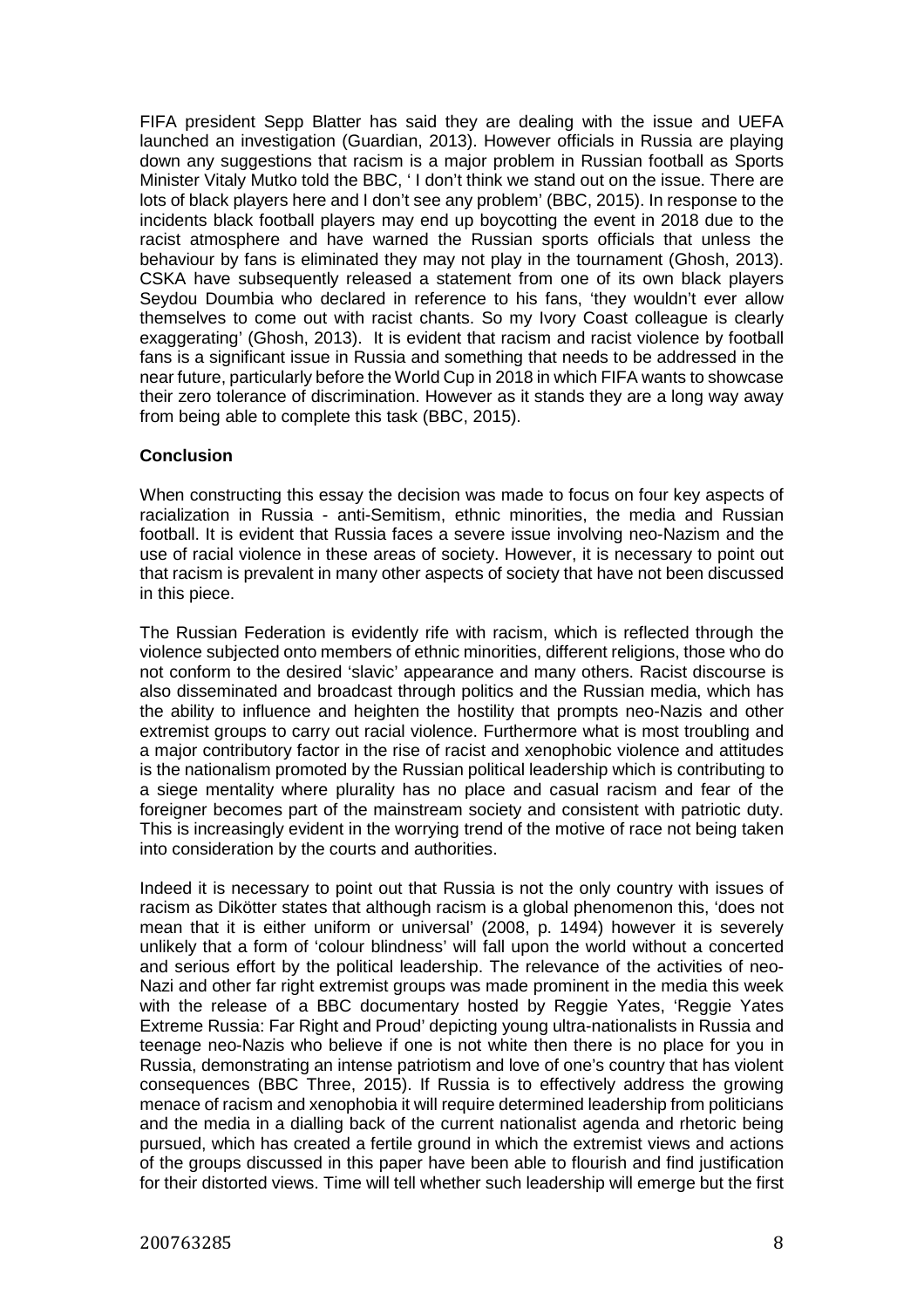real test will be the 2018 Fifa World Cup were the eyes of the world will be on Russia and the football supporters who have ben a willing conduit for the racist views and violence. Nevertheless until this happens neo-Nazi and racial violence will continue to be a devastating and prominent issue within Russia.

Bibliography:

Amnesty International. 2003. '*Dokumenty!' Discrimination on grounds of race in the Russian Federation*. [Online]. London: Amnesty International Publications. [23 March 2015]. Available from: http://www.refworld.org/pdfid/3f14399b4.pdf

Amnesty International. 2006. *Russian Federation: violent racism out of control.* [Online]. [24 March 2015]. Available from: http://www.refworld.org/docid/447b1b992.html

Arnold, R. 2009. 'Thugs with Guns': Disaggregating 'Ethnic Violence' in the Russian Federation. *The Journal of Nationalism and Ethnicity*. [Online]. **37**(5), pp. 641-664. [24 March 2015]. Available from: http://0www.tandfonline.com.wam.leeds.ac.uk/doi/full/10.1080/00905990903122883#

Arnold, R. 2014. Russian Neo-Nazis Mark Hitler's Birthday With Violence. April 28 2014. *The Jamestown Foundation*. [Online]. 28 April 2015. Available from: http://jamestownfoundation.blogspot.co.uk/2014/04/russian-neo-nazis-mark-hitlersbirthday.html

BBC. 2015. *Football racism still rife in 2018 World Cup host Russia*. [Online]. 28 April 2015]. Available from: http://www.bbc.co.uk/news/world-europe-31644075

BBC Three. 2015. Reggie Yates Extreme Russia: Far Right and Proud. [Online]. 28 April 2015]. Available from: http://www.bbc.co.uk/programmes/b05r844j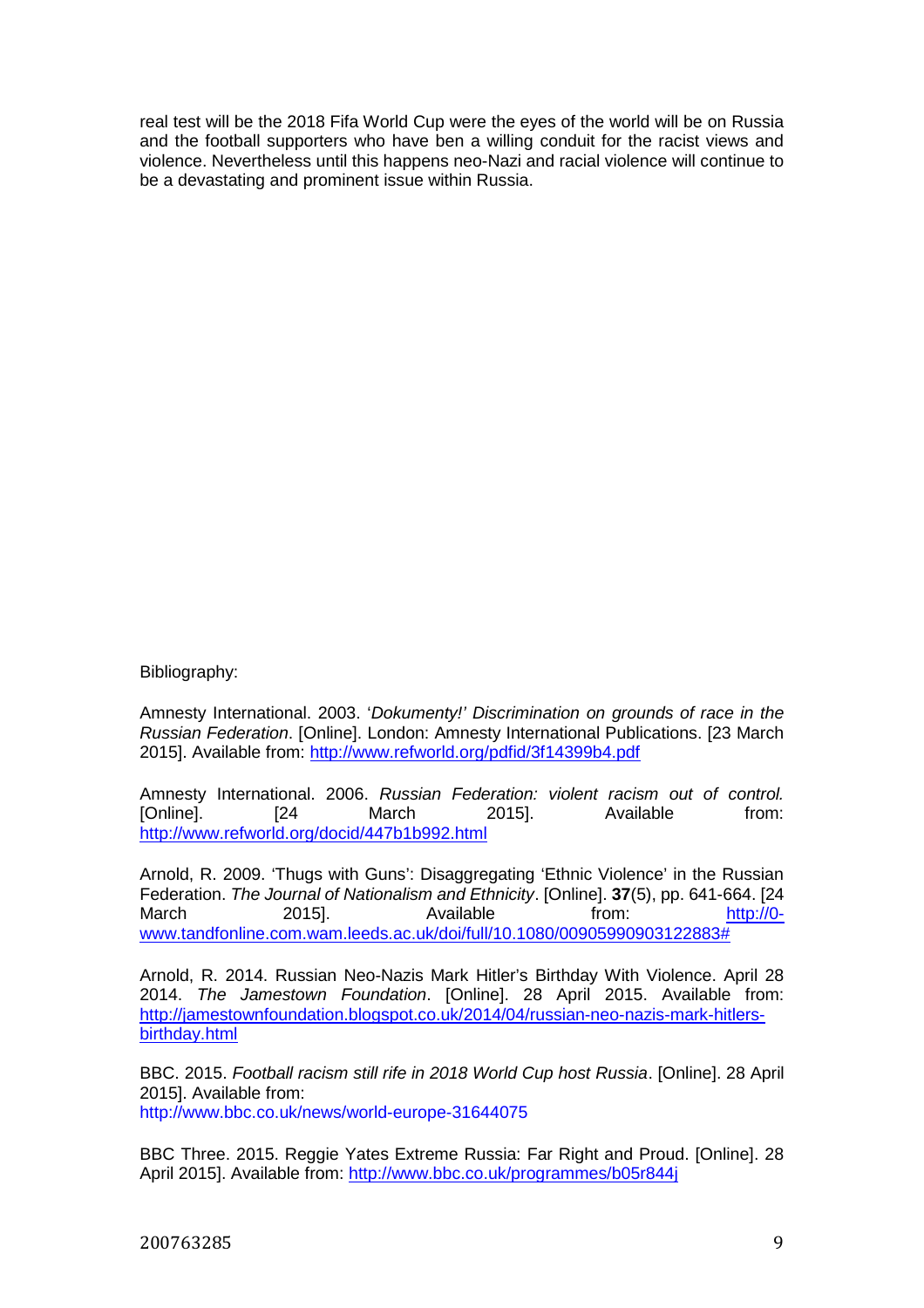Chervyakov, V. et al. 1997. Religion and Ethnicity: Judaism in the ethnic consciousness of contemporary Russian Jews. *Ethnic and Racial Studies*. [Online]. **20**(2), pp. 280-305. [10 April 2012]. Available from: http://0 www.tandfonline.com.wam.leeds.ac.uk/doi/pdf/10.1080/01419870.1997.9993962

Chivers, C. J. 2007. Beheading and Shooting by Russian Neo-Nazis on Video. *The New York Times*. [Online]. 15 August. [12 April 2015]. Available from: http://www.nytimes.com/2007/08/15/world/europe/15russia.html? r=0

Dikötter, F. 2008. 'The racialization of the globe: an interactive interpretation'. *Ethnic and Racial Studies*. [Online]. **31**(8), pp.1478-1496. [4 February 2015]. Available from: http://0-

www.tandfonline.com.wam.leeds.ac.uk/doi/full/10.1080/01419870802208388#

ECRI. (European Commission on Racism and Intolerance). 1997. *First Report on the Russian Federation*. [Online]. Strasbourg: Council of Europe. [28 March 2015]. Available from: http://hudoc.ecri.coe.int/XMLEcri/ENGLISH/Cycle\_01/01\_CbC\_eng/01-cbc-russiaeng.pdf

ECRI. (European Commission on Racism and Intolerance). 2005. *Third Report on the Russian Federation*. [Online]. Strasbourg: Council of Europe. [28 April 2015]. Available from: http://hudoc.ecri.coe.int/XMLEcri/ENGLISH/Cycle\_03/03\_CbC\_eng/RUS-CbC-III-2006-21-ENG.pdf

ECRI. (European Commission on Racism and Intolerance). 2013. *Fourth Report on the Russian Federation*. [Online]. Strasbourg: Council of Europe. [28 April 2015]. Available from:

http://www.coe.int/t/dghl/monitoring/ecri/country-by-country/russia/RUS-CbC-IV-2013-040-ENG.pdf

ESPN. 2013. *Russia shame as Spartak fans unfurl Nazi banner*. [Online]. [28 April 2015]. Available from:

http://en.espn.co.uk/football/sport/story/253309.html

Fare Network and SOVA Centre. 2015. *Time for Action: A report by the Fare network and the SOVA centre*. [Online]. Moscow: SOVA Centre for Information and Analysis and the Fare network. [28 April 2015]. Available from: http://www.farenet.org/wpcontent/uploads/2015/02/SOVA-monitoring-report.pdf

Ghosh, P. 2013. From Russia With Hate: Yaya Toure Warns Black Soccer Players May Boycott 2018 World Cup Over Unrelenting Racist Behaviour From Fans. *International Business Times*. [Online]. October 25. [Accessed 28 April 2015]. Available from:

http://www.ibtimes.com/russia-hate-yaya-toure-warns-black-soccer-players-mayboycott-2018-world-cup-over-unrelenting-racist

Gibson, J. and M. Howard. 2007. Russian anti-Semitism and the scapegoating of Jews. *British Journal of Political Science*. [Online]. **37**(2), pp. 193-223. [9 April 2015]. Available from: http://www18.georgetown.edu/data/people/mmh/publication-7909.pdf

Goldberg, D. T. 2009. 'Racial comparisons, relational racisms: some thoughts on method'. Ethnic and Racial Studies. [Online]. 32(7), pp. 1271-1282. [5 February 2015].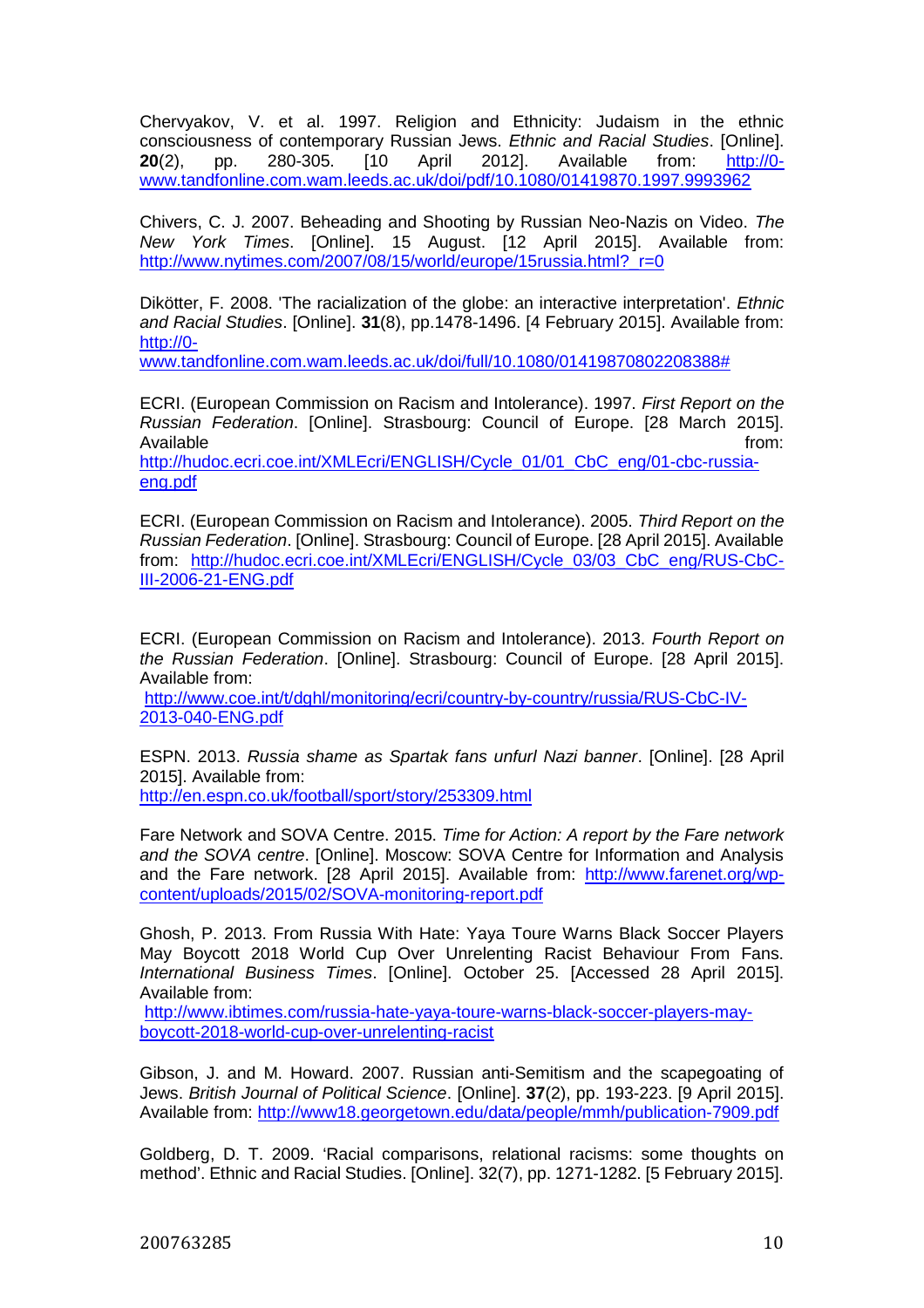Available http://0www.tandfonline.com.wam.leeds.ac.uk/doi/full/10.1080/01419870902999233#

Grüner, F. 2009. Did anti-Jewish mass violence exist in the Soviet Union? – Anti-Semitism and collective violence in the USSR during the war and post war years. *Journal of Genocide Research*. [Online]. **11**(2-3), pp. 355-379. [10 April 2015]. Available from: http://www.tandfonline.com/doi/pdf/10.1080/14623520903119043

Hall, S. 2008. March against hatred: racism in Russia. *The Telegraph*. [Online]. 31 October. [26 April 2015]. Available from: http://blogs.telegraph.co.uk/news/sarahall/5596867/March\_against\_hatred\_racism\_in \_Russia/

King, A. 1997. The Postmodernity of Football Hooliganism. *The British Journal of Sociology*. [Online]. **48**(4), pp. 576-593. [28 April 2015]. Available from: http://0-www.jstor.org.wam.leeds.ac.uk/stable/591597?pqorigsite=summon&seq=1#page\_scan\_tab\_contents

Kozhevnikova, G. 2006. Anti-Extremist summer: skinhead' skinheads attack' the State Duma reacts. *SOVA Centre*. [Online]. [25 March 2015]. Available from: http://www.sova-center.ru/en/xenophobia/reports-analyses/2006/12/d9701/

Kozhevnikova, G. 2006. Spring 2006: Skinhead Promotional Campaign. *SOVA Centre*. [Online]. 28 March 2015]. Available from: http://www.sovacenter.ru/en/xenophobia/reports-analyses/2006/07/d8653/

Kulaeva, S et al. 2013. *Implementation of the International Convention on the Elimination of All Forms of Racial Discrimination by the Russian Federation: Alternative Report*. [Online] Moscow: SOVA and Memorial. [28 April 2015]. Available from: http://www2.ohchr.org/English/bodies/cerd/docs/ngos/SOVA\_ADCM-IPHR\_FIDH\_RussianFederation\_CERD82.pdf

Law, I. 2012. *Red Racisms: racism and ethnicity in communist and post-communist contexts*. London: Palgrave Macmillan.

Lokshina, T. 2002. Hate Speech in Russia: Overview of the Problem and Means for Counteraction. In: Pajnik, M. ed. *Xenophobia and Post-Socialism*. Ljubljana: Peace Institute, pp. 89-109.

Lokshina, T. 2006. ''Hate Speech' in the media: monitoring prejudice in Russia'. In: J. H. Brinks, S. Rock and E. Timms. *Nationalist Myths and Modern Media, contested identities in the age of globaliation.* London: Taurist Academic Studies, pp. 201-215.

Moscow Helsinki Group. 2002. *Nationalism, Xenophobia and Intolerance in Contemporary Russia*. [Online]. Moscow: MHG. [10 April 2015]. Available from: http://www.oldhost.ucsj.org/stories/xenophobia.pdf

Ossipov, A. 1998. *Racism in Russia*. MINELRES. [Online]. [4 April 2015]. Available from: http://www.memo.ru/hr/discrim/ethnic/racizm1.htm

Ovshieva, J. 2013. Racism in Russia: How Moscow Capitalises on Xenophobia. 7 June 2013. *World Policy Blog*. [Online]. [30 March 2015]. Available from: